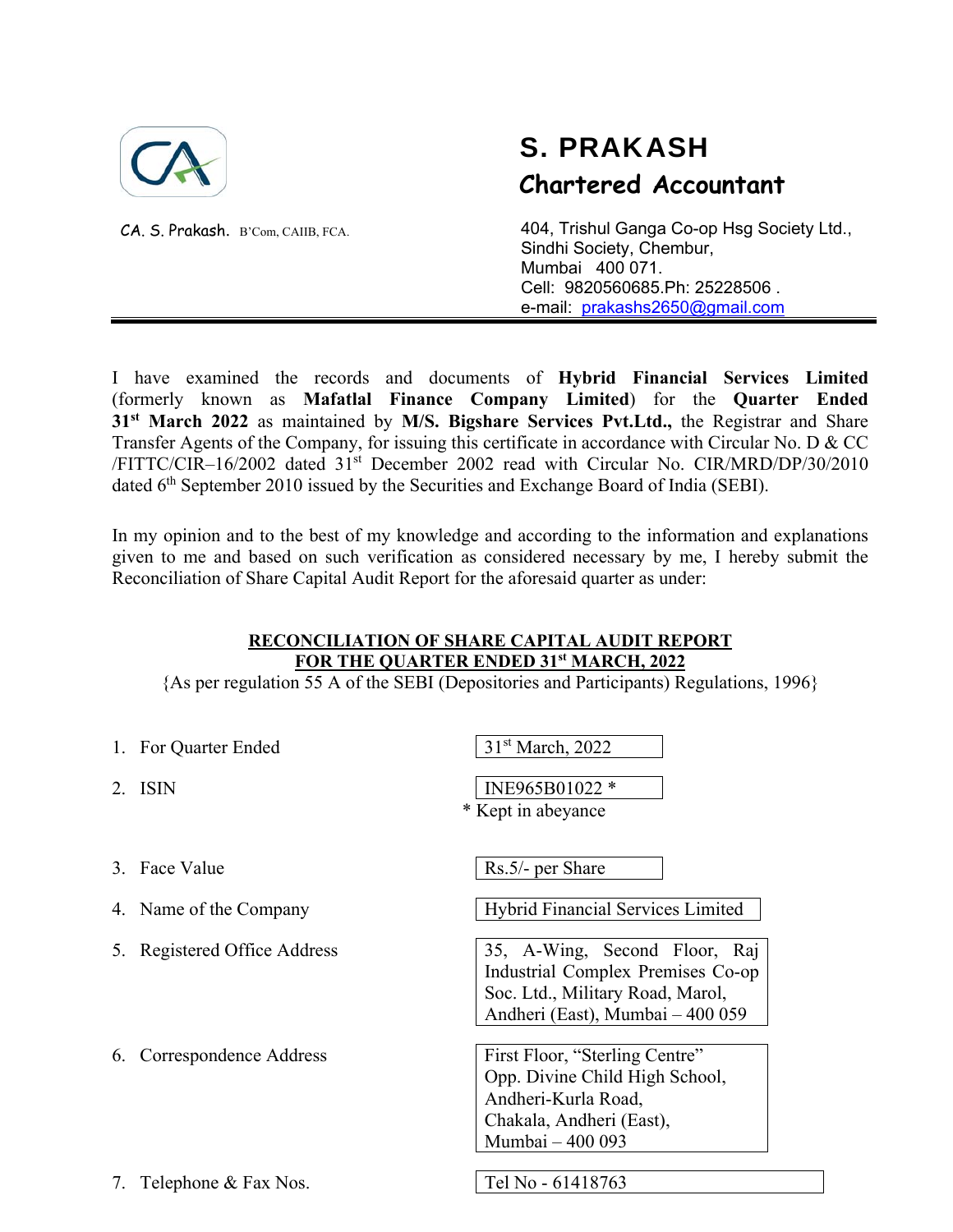### **CA.S.Prakash**

- 
- 9. Names of the Stock Exchanges where the Company's Securities are listed

8. Email Address  $\qquad \qquad$  office $\omega$ hybridfinance.co.in investor@hybridfinance.co.in

> Bombay Stock Exchange Ltd. (BSE) \* National Stock Exchange of India Ltd. (NSE) \*\* Delhi Stock Exchange Association Ltd.\*\*\* Ahmedabad Stock Exchange Ltd. \*\*\*

|                                          | Number of Shares | $%$ of Total<br>Issued |
|------------------------------------------|------------------|------------------------|
|                                          |                  | Capital                |
| 10. Issued Capital (Reduced)             | 2,94,36,275      | $100.00\%$             |
| 11. Listed Capital (Exchange Wise)       |                  |                        |
| (As per Company Records):                |                  |                        |
| - BSE                                    | 2,94,36,275      | 100.00%                |
|                                          |                  |                        |
| - NSE                                    | 2,94,36,275      | 100.00%                |
| 12. Held in Dematerialised Form in CDSL  | 8,89,742         | $3.02\%$               |
| 13. Held in Dematerialised Form in NSDL  | 2,33,55,997      | 79.35%                 |
| 14. Physical                             | 51,90,536        | 17.63%                 |
| 15. Total No. of Shares $(12 + 13 + 14)$ | 2,94,36,275      |                        |
|                                          |                  |                        |

\* Under Suspension since December 2002.

\*\* Under Suspension since September 2001.

\*\*\* The members have approved Delisting from these Exchanges in the Annual General Meeting held on 29<sup>th</sup> December 2003. These two Exchanges are no longer in operation and are closed.

16. Reasons for difference between  $(10 \& 11)$  and  $(11 \& 15)$ 

The difference between the Issued Capital and Listed Capital is on account of the following: **NA**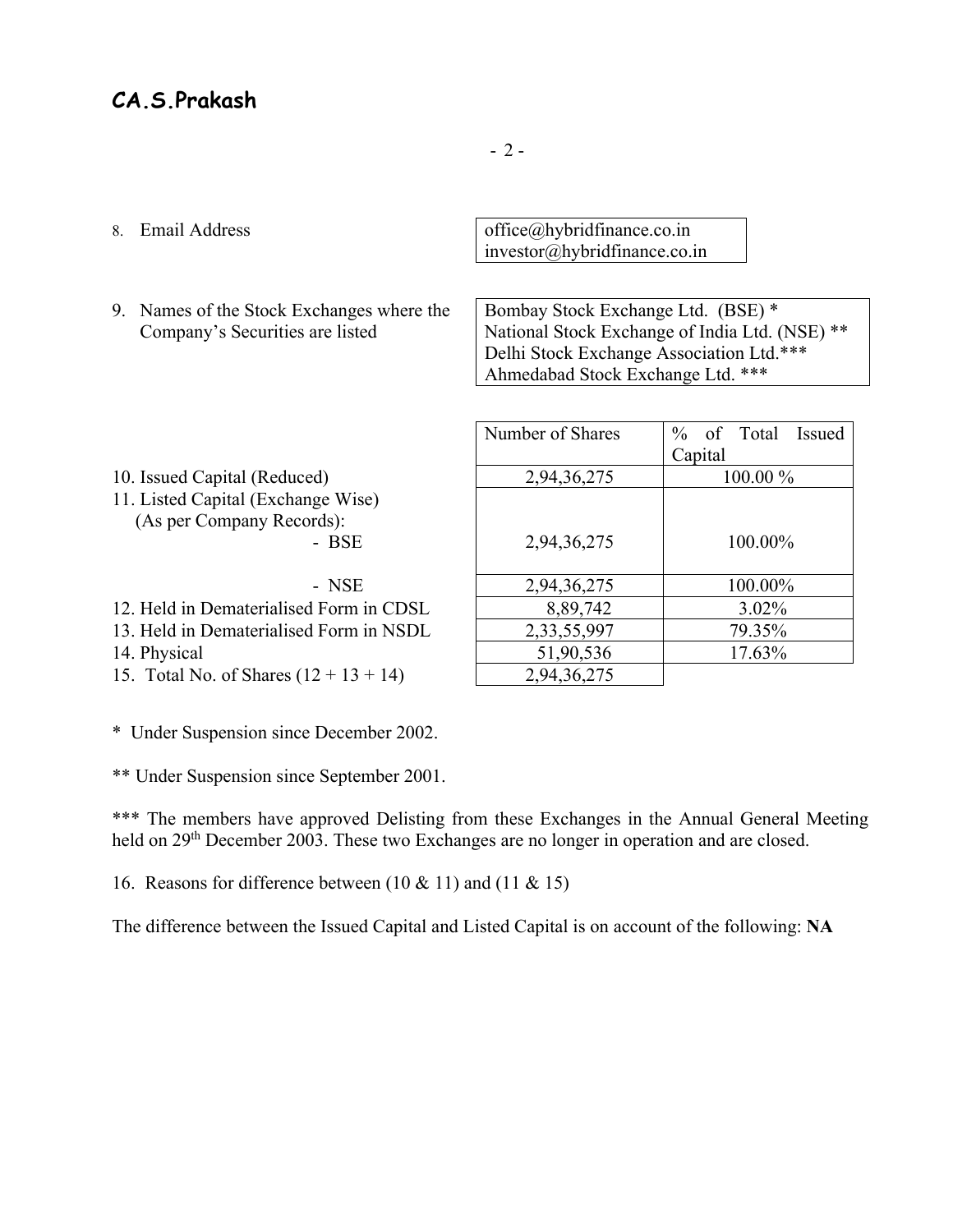# **CA.S.Prakash**

17. Certifying details of changes in Share Capital during the Quarter under consideration as per Table below :

| Particulars | No of         | Applied /   | Listed on    | Whether      | Whether      | In principle |
|-------------|---------------|-------------|--------------|--------------|--------------|--------------|
| of Change   | <b>Shares</b> | Not Applied | Stock        | Intimated to | Intimated to | approval     |
|             | Increased     | for listing | Exchanges    | CDSL.        | NSDL.        | pending for  |
|             |               |             | (Specify)    |              |              | SE (Specify  |
|             |               |             | Names)       |              |              | Names)       |
|             |               |             | See Note     |              |              |              |
|             |               |             | <b>Below</b> |              |              |              |

\*\*\* Rights, Bonus, Preferential Issue, ESOPs, Amalgamation, Conversion, Buyback, Capital Reduction, Forfeiture, Any other (to specify)

#### Note:

There are no changes in share capital during the Quarter Ended 31<sup>st</sup> March, 2022 due to rights, bonus, preferential issue, IPO, buyback, capital reduction, amalgamation, de-merger, Scheme of Arrangement etc. However, it is to be noted that BSE has approved Listing of 14,00,000 Equity Shares issued in 2012 on Preferential basis w.e.f. 21<sup>st</sup> March, 2022.

Nil

18. Register of Members is updated  $(Yes/No)$ 

| es undated |
|------------|
|------------|

- 19. Reference of Previous Quarter with regards to excess dematerialised shares, if any
- 20. Has the Company resolved the matter mentioned in Point No. 19 above in the Current Quarter? If not, reason why?

| Not applicable |  |
|----------------|--|

21. Mentioned the total no of requests, if any, confirmed after 21 days and the total no of requests pending beyond 21 days with the reasons for delay

| Total No. of Demat requests   | No. of requests $\vert$ No. of Shares |                       | Reasons for delay |
|-------------------------------|---------------------------------------|-----------------------|-------------------|
| Confirmed after 21 days       |                                       | <b>See Note Below</b> |                   |
| Pending for more than 21 days |                                       |                       |                   |

#### **Note:**

**The dematerialisation requests are confirmed within 21 days from the date of receipt of DRF and Share Certificate. Presently, however the Dematerialisation requests are pending as NSDL and CDSL have not activated the ISIN which will be done after Revocation of Suspension of Trading by both the Exchanges.**